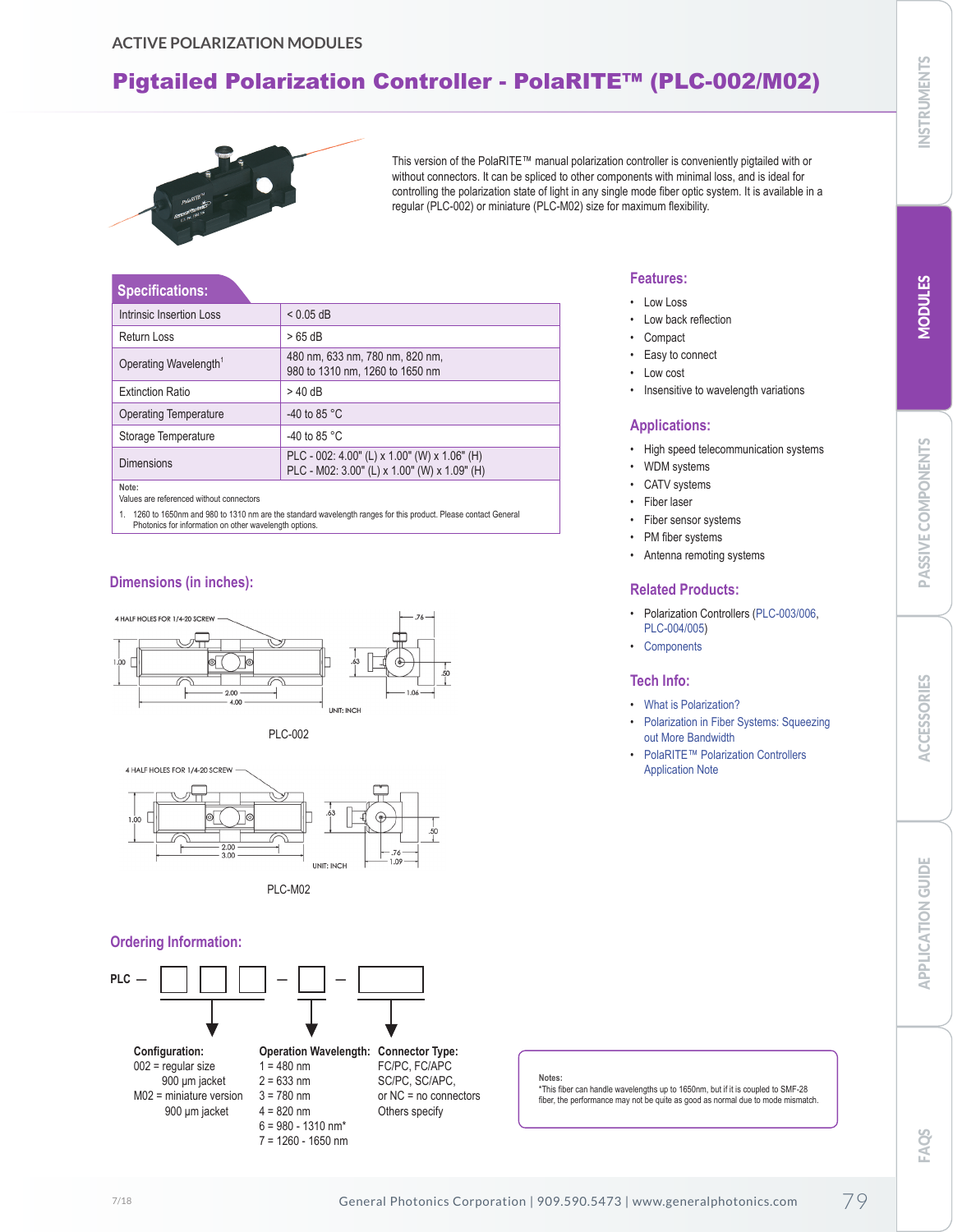## <span id="page-1-0"></span>**ACTIVE POLARIZATION MODULES**

# Drop-in Polarization Controller - PolaRITE™ (PLC-003/006)



This is the in-line version of the PolaRITE™ polarization controller. It can be inserted into a fiber optic system to control the polarization state of light without having to disconnect any part of the system. It can be used by simply inserting a length of fiber into the slot located on top of the device. The miniature version can be inserted in even tighter spaces in a fiber optic module.

#### **Specifications:**

| Intrinsic Insertion Loss | $< 0.05$ dB                                                                                  |
|--------------------------|----------------------------------------------------------------------------------------------|
| Return Loss              | $>65$ dB                                                                                     |
| Operating Wavelength     | 480 nm, 633 nm, 780 nm, 820 nm, 980 nm,<br>1064 nm, 1260 to 1650 nm                          |
| <b>Extinction Ratio</b>  | $>$ 40 dB                                                                                    |
| Operating Temperature    | -40 to 85 $^{\circ}$ C                                                                       |
| Storage Temperature      | -40 to 85 $^{\circ}$ C                                                                       |
| <b>Dimensions</b>        | PLC - 003: 3.00" (L) x 1.00" (W) x 1.09" (H)<br>PLC - 006: 3.00" (L) x 0.63" (W) x 0.67" (H) |

### **Dimensions (in inches):**







### **Ordering Information:**



#### **Features:**

- Low Loss
- Low back reflection
- **Compact**
- Easy to connect
- Low cost
- Insensitive to wavelength variations
- Works with fibers of any size

#### **Applications:**

- High speed telecommunication systems
- WDM systems
- CATV systems
- Fiber laser
- Fiber sensor systems
- PM fiber systems
- Antenna remoting systems

#### **Related Products:**

- Polarization Controllers [\(PLC-002/M02,](#page-0-0) [PLC-004/005\)](#page-2-0)
- Components

#### **Tech Info:**

- What is Polarization?
- Polarization in Fiber Systems: Squeezing out More Bandwidth
- PolaRITE™ Polarization Controllers Application Note

**Notes:** PLC-006 has no 900 μm jacket option Magnet clamp available only for PLC-003 for 250µm fiber 900um fiber version should be used with tight-buffered fiber.

MODULES

**MODULES**